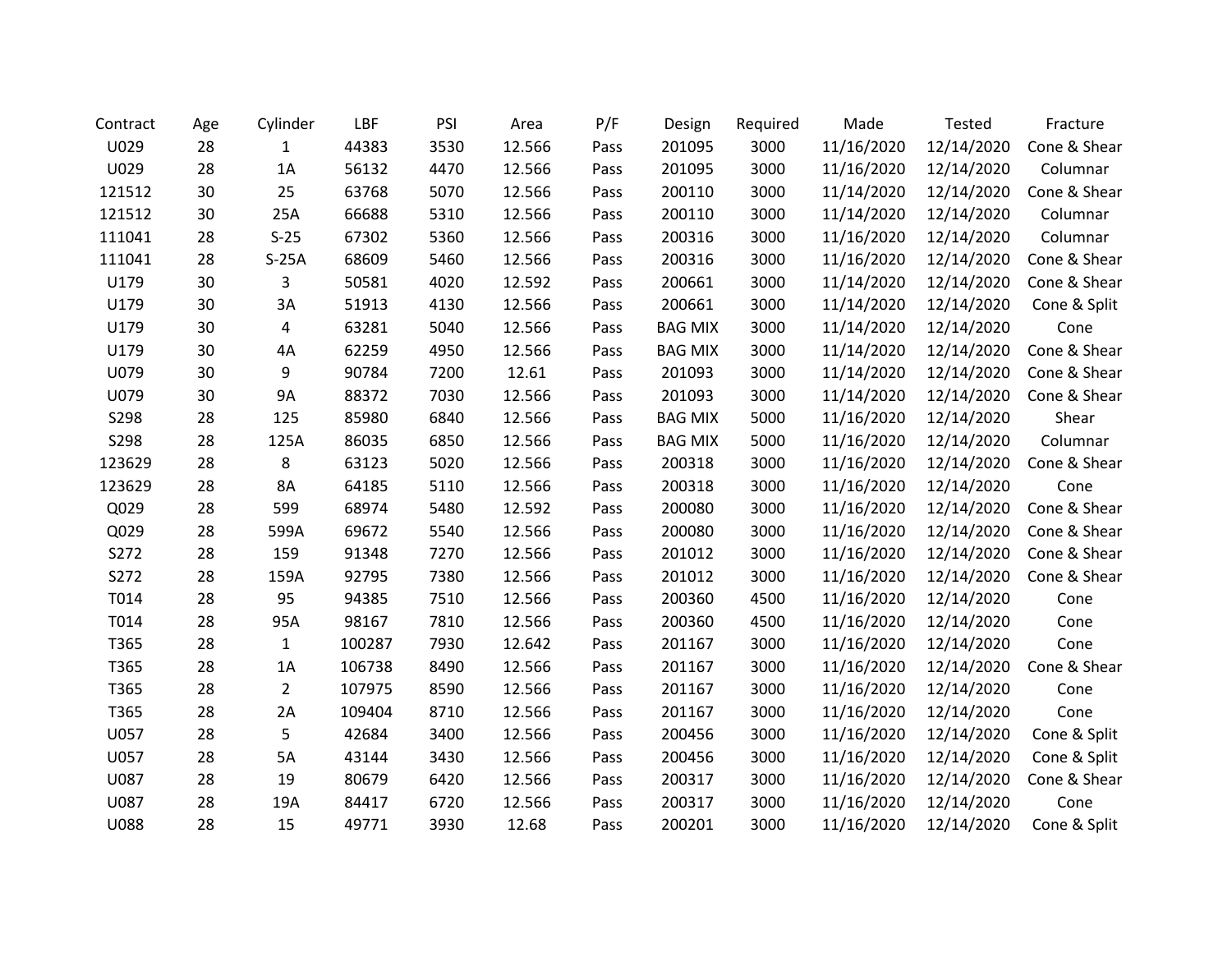| U088   | 28             | 15A   | 52897  | 4210  | 12.566 | Pass | 200201  | 3000 | 11/16/2020 | 12/14/2020 | Cone         |
|--------|----------------|-------|--------|-------|--------|------|---------|------|------------|------------|--------------|
| S060   | $\overline{7}$ | 686B  | 68465  | 5450  | 12.566 | Pass | 200715  | 3000 | 12/7/2020  | 12/14/2020 | Cone         |
| S060   | $\overline{7}$ | 686C  | 73753  | 5870  | 12.566 | Pass | 200715  | 3000 | 12/7/2020  | 12/14/2020 | Cone & Shear |
| P230   | 28             | 1974  | 66340  | 5250  | 12.648 | Pass | 200154  | 3000 | 11/16/2020 | 12/14/2020 | Cone & Shear |
| P230   | 28             | 1974A | 67012  | 5330  | 12.566 | Pass | 200154  | 3000 | 11/16/2020 | 12/14/2020 | Columnar     |
| P230   | 28             | 1975  | 63863  | 5080  | 12.566 | Pass | 201047  | 3000 | 11/16/2020 | 12/14/2020 | Columnar     |
| P230   | 28             | 1975A | 63596  | 5060  | 12.566 | Pass | 201047  | 3000 | 11/16/2020 | 12/14/2020 | Columnar     |
| T336   | 28             | 104   | 61652  | 4910  | 12.566 | Pass | 201169  | 3000 | 11/16/2020 | 12/14/2020 | Columnar     |
| T336   | 28             | 104A  | 61971  | 4930  | 12.566 | Pass | 201169  | 3000 | 11/16/2020 | 12/14/2020 | Cone & Shear |
| S060   | $\overline{7}$ | 178B  | 63562  | 5060  | 12.566 | Pass | 200199  | 4000 | 12/7/2020  | 12/14/2020 | Columnar     |
| S060   | $\overline{7}$ | 178C  | 66119  | 5260  | 12.566 | Pass | 200199  | 4000 | 12/7/2020  | 12/14/2020 | Cone & Shear |
| R273   | 5              | 220C  | 52608  | 4190  | 12.566 | Pass | 200865  | 3000 | 12/9/2020  | 12/14/2020 | Cone         |
| R273   | 4              | 221C  | 43855  | 3490  | 12.566 | Pass | 200865  | 3000 | 12/10/2020 | 12/14/2020 | Cone & Shear |
| 121512 | 6              | 30B   | 46038  | 3660  | 12.566 | Pass | 200110  | 3000 | 12/8/2020  | 12/14/2020 | Cone & Split |
| 121512 | 6              | 30C   | 53563  | 4260  | 12.566 | Pass | 200110  | 3000 | 12/8/2020  | 12/14/2020 | Cone & Shear |
| 106077 | 29             | 97    | 59809  | 4760  | 12.566 | Pass | 200286  | 3000 | 11/16/2020 | 12/15/2020 | Cone & Shear |
| 106077 | 29             | 97A   | 60665  | 4830  | 12.566 | Pass | 200286  | 3000 | 11/16/2020 | 12/15/2020 | Cone & Shear |
| CMGC03 | 29             | 15ARK | 133793 | 10650 | 12.566 | Pass | 200923  | 5000 | 11/16/2020 | 12/15/2020 | Cone & Shear |
| CMGC03 | 29             | 15ARK | 137512 | 10940 | 12.566 | Pass | 200923  | 5000 | 11/16/2020 | 12/15/2020 | Columnar     |
| T015   | 29             | 8A    | 77395  | 6160  | 12.566 | Pass | 200703  | 3000 | 11/16/2020 | 12/15/2020 | Cone & Shear |
| T015   | 29             | 8A    | 73611  | 5860  | 12.566 | Pass | 200703  | 3000 | 11/16/2020 | 12/15/2020 | Cone         |
| U017   | 29             | 20    | 50224  | 4000  | 12.566 | Pass | 200203  | 3000 | 11/16/2020 | 12/15/2020 | Cone & Shear |
| U017   | 29             | 20A   | 49910  | 3970  | 12.566 | Pass | 200203  | 3000 | 11/16/2020 | 12/15/2020 | Cone & Shear |
| U086   | 29             | 1A    | 82877  | 6600  | 12.566 | Pass | 200820  | 3000 | 11/16/2020 | 12/15/2020 | Cone         |
| U086   | 29             | 1A    | 75005  | 5970  | 12.566 | Pass | 200820  | 3000 | 11/16/2020 | 12/15/2020 | Cone & Shear |
| 121512 | 29             | 6     | 51875  | 4130  | 12.566 | Pass | 9421 TN | 3000 | 11/16/2020 | 12/15/2020 | Cone         |
| 121512 | 29             | 6A    | 52402  | 4170  | 12.566 | Pass | 9421 TN | 3000 | 11/16/2020 | 12/15/2020 | Columnar     |
| 121512 | 28             | 26    | 73310  | 5830  | 12.566 | Pass | 200110  | 3000 | 11/17/2020 | 12/15/2020 | Columnar     |
| 121512 | 28             | 26A   | 73974  | 5890  | 12.566 | Pass | 200110  | 3000 | 11/17/2020 | 12/15/2020 | Cone & Shear |
| R279   | 28             | 289   | 67443  | 5370  | 12.566 | Pass | 200178  | 3000 | 11/17/2020 | 12/15/2020 | Cone & Shear |
| R279   | 28             | 289A  | 62144  | 4950  | 12.566 | Pass | 200178  | 3000 | 11/17/2020 | 12/15/2020 | Cone & Shear |
| R273   | 28             | D 16  | 91481  | 7280  | 12.566 | Pass | 200258  | 4000 | 11/17/2020 | 12/15/2020 | Cone & Split |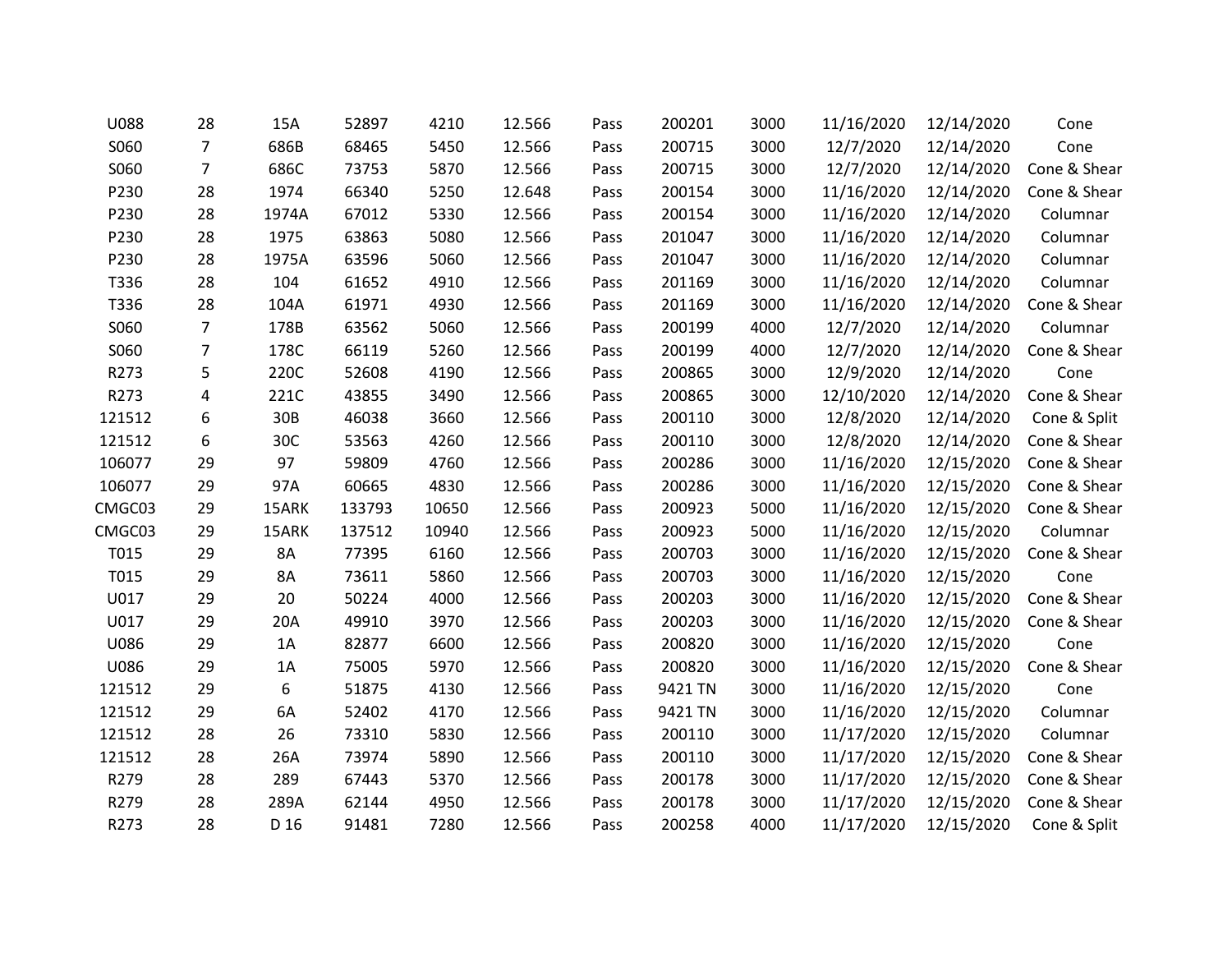| R273        | 28 | D 16A  | 88101  | 7010  | 12.566 | Pass | 200258 | 4000 | 11/17/2020 | 12/15/2020 | Cone & Shear  |
|-------------|----|--------|--------|-------|--------|------|--------|------|------------|------------|---------------|
| R273        | 28 | 216    | 64531  | 5140  | 12.566 | Pass | 200256 | 3000 | 11/17/2020 | 12/15/2020 | Cone          |
| R273        | 28 | 216A   | 64017  | 5090  | 12.566 | Pass | 200256 | 3000 | 11/17/2020 | 12/15/2020 | Cone          |
| S298        | 29 | 124    | 66504  | 5290  | 12.566 | Pass | 200189 | 3000 | 11/16/2020 | 12/15/2020 | Cone          |
| S298        | 29 | 124A   | 62930  | 5010  | 12.566 | Pass | 200189 | 3000 | 11/16/2020 | 12/15/2020 | Cone & Shear  |
| CMGC03      | 29 | 75     | 79598  | 6330  | 12.566 | Pass | 200392 | 3000 | 11/16/2020 | 12/15/2020 | Cone & Shear  |
| CMGC03      | 29 | 75A    | 74631  | 5940  | 12.566 | Pass | 200392 | 3000 | 11/16/2020 | 12/15/2020 | Columnar      |
| <b>S338</b> | 28 | 1203B  | 63461  | 5050  | 12.566 | Pass | 200337 | 3000 | 11/17/2020 | 12/15/2020 | Cone & Split  |
| <b>S338</b> | 28 | 1203C  | 62514  | 4970  | 12.566 | Pass | 200337 | 3000 | 11/17/2020 | 12/15/2020 | Cone & Shear  |
| T011        | 29 | 86     | 79220  | 6300  | 12.566 | Pass | 200763 | 3000 | 11/16/2020 | 12/15/2020 | Cone          |
| T011        | 29 | 86A    | 76369  | 6080  | 12.566 | Pass | 200763 | 3000 | 11/16/2020 | 12/15/2020 | Cone & Shear  |
| T011        | 28 | 87     | 61259  | 4870  | 12.566 | Pass | 200763 | 3000 | 11/17/2020 | 12/15/2020 | Columnar      |
| T011        | 28 | 87A    | 62319  | 4960  | 12.566 | Pass | 200763 | 3000 | 11/17/2020 | 12/15/2020 | Cone          |
| S127        | 29 | 262    | 92273  | 7340  | 12.566 | Pass | 200039 | 4000 | 11/16/2020 | 12/15/2020 | Columnar      |
| S127        | 29 | 262A   | 92997  | 7400  | 12.566 | Pass | 200039 | 4000 | 11/16/2020 | 12/15/2020 | Cone          |
| S127        | 28 | 263    | 80770  | 6430  | 12.566 | Pass | 200039 | 4000 | 11/17/2020 | 12/15/2020 | Cone & Shear  |
| S127        | 28 | 263A   | 84476  | 6720  | 12.566 | Pass | 200039 | 4000 | 11/17/2020 | 12/15/2020 | Cone & Shear  |
| T932        | 28 | 65     | 142876 | 11370 | 12.566 | Pass | 200178 | 3000 | 11/17/2020 | 12/15/2020 | Cone          |
| T932        | 28 | 65A    | 141978 | 11300 | 12.566 | Pass | 200178 | 3000 | 11/17/2020 | 12/15/2020 | <none></none> |
| T336        | 28 | 106    | 68457  | 5450  | 12.566 | Pass | 201169 | 3000 | 11/17/2020 | 12/15/2020 | Cone & Shear  |
| T336        | 28 | 106A   | 66882  | 5320  | 12.566 | Pass | 201169 | 3000 | 11/17/2020 | 12/15/2020 | Cone & Split  |
| Q029        | 29 | 597    | 81079  | 6450  | 12.566 | Pass | 201013 | 3000 | 11/16/2020 | 12/15/2020 | Columnar      |
| Q029        | 29 | 597A   | 79957  | 6360  | 12.566 | Pass | 201013 | 3000 | 11/16/2020 | 12/15/2020 | Columnar      |
| Q029        | 28 | 600    | 84419  | 6720  | 12.566 | Pass | 200080 | 3000 | 11/17/2020 | 12/15/2020 | Cone          |
| Q029        | 28 | 600A   | 81193  | 6460  | 12.566 | Pass | 200080 | 3000 | 11/17/2020 | 12/15/2020 | Shear         |
| Q029        | 28 | 601    | 76730  | 6110  | 12.566 | Pass | 200055 | 3000 | 11/17/2020 | 12/15/2020 | Cone          |
| Q029        | 28 | 601A   | 72534  | 5770  | 12.566 | Pass | 200055 | 3000 | 11/17/2020 | 12/15/2020 | Cone          |
| CMGC03      | 28 | 16 ARK | 141209 | 11240 | 12.566 | Pass | 200923 | 5000 | 11/17/2020 | 12/15/2020 | Cone          |
| CMGC03      | 28 | 16 ARK | 146111 | 11630 | 12.566 | Pass | 200923 | 5000 | 11/17/2020 | 12/15/2020 | Cone          |
| S272        | 28 | 160    | 83093  | 6610  | 12.566 | Pass | 201014 | 3000 | 11/17/2020 | 12/15/2020 | Cone          |
| S272        | 28 | 160A   | 85777  | 6830  | 12.566 | Pass | 201014 | 3000 | 11/17/2020 | 12/15/2020 | Cone          |
| S272        | 28 | 161    | 76972  | 6130  | 12.566 | Pass | 201015 | 4000 | 11/17/2020 | 12/15/2020 | Cone          |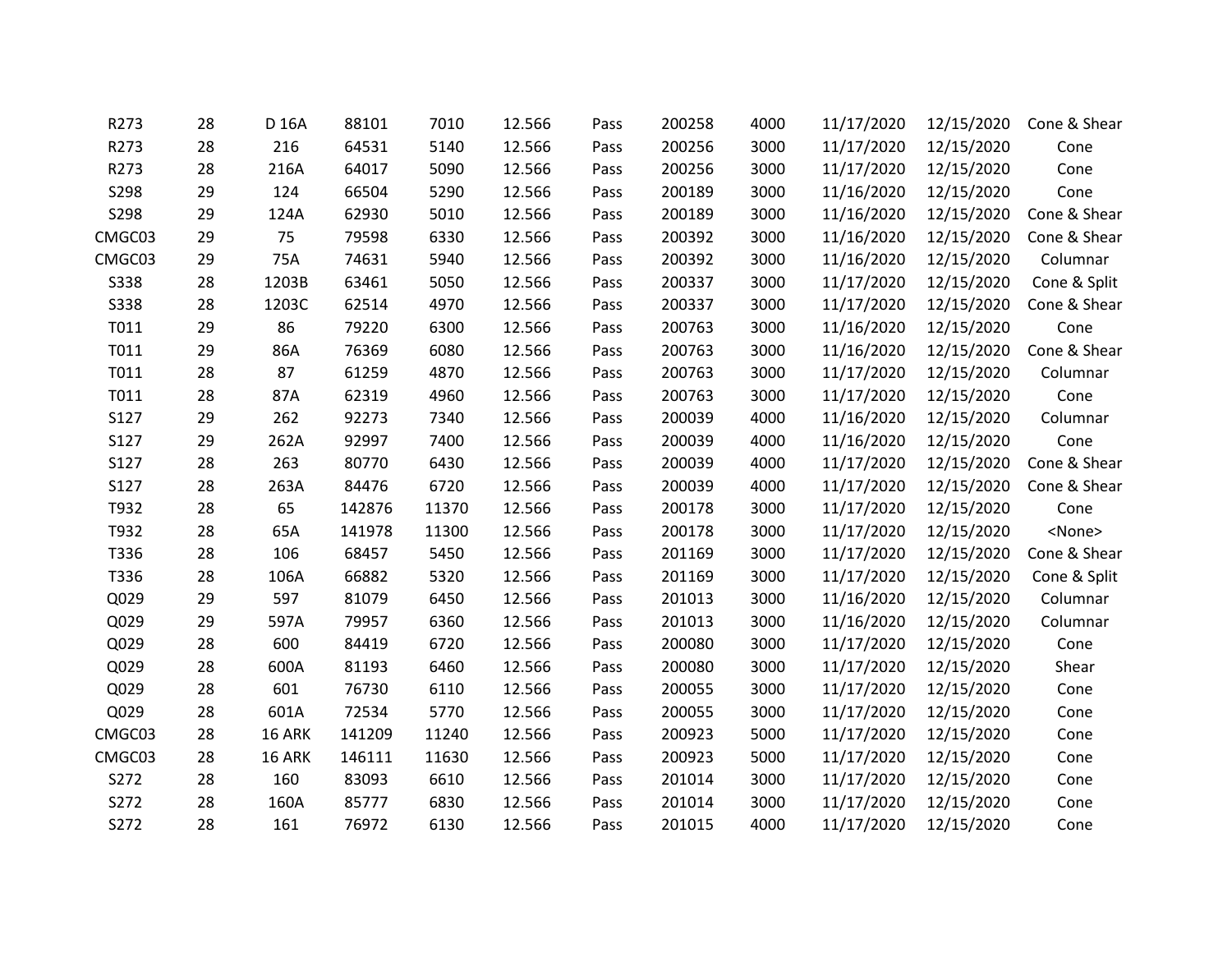| S272   | 28 | 161A            | 77258  | 6150  | 12.566 | Pass | 201015         | 4000 | 11/17/2020 | 12/15/2020 | Cone         |
|--------|----|-----------------|--------|-------|--------|------|----------------|------|------------|------------|--------------|
| T013   | 28 | 51              | 79947  | 6360  | 12.566 | Pass | 200049         | 3000 | 11/7/2020  | 12/15/2020 | Cone         |
| T013   | 28 | 51A             | 82344  | 6550  | 12.566 | Pass | 200049         | 3000 | 11/17/2020 | 12/15/2020 | Cone         |
| T014   | 28 | 96              | 101258 | 8060  | 12.566 | Pass | <b>BAG MIX</b> | 4500 | 11/17/2020 | 12/15/2020 | Cone & Shear |
| T014   | 28 | 96A             | 101637 | 8090  | 12.566 | Pass | <b>BAG MIX</b> | 4500 | 11/17/2020 | 12/15/2020 | Columnar     |
| T019   | 28 | $\overline{7}$  | 85717  | 6820  | 12.566 | Pass | 200151         | 3000 | 11/17/2020 | 12/15/2020 | Columnar     |
| T019   | 28 | <b>7A</b>       | 82008  | 6530  | 12.566 | Pass | 200151         | 3000 | 11/17/2020 | 12/15/2020 | Cone & Shear |
| T319   | 28 | 10              | 61562  | 4900  | 12.566 | Pass | 201019         | 3000 | 11/17/2020 | 12/15/2020 | Cone & Shear |
| T319   | 28 | 10A             | 59668  | 4750  | 12.566 | Pass | 201019         | 3000 | 11/17/2020 | 12/15/2020 | Shear        |
| U017   | 29 | 23              | 69508  | 5530  | 12.566 | Pass | 200831         | 3000 | 11/16/2020 | 12/15/2020 | Cone         |
| U017   | 29 | 23A             | 70700  | 5630  | 12.566 | Pass | 200831         | 3000 | 11/16/2020 | 12/15/2020 | Cone         |
| U048   | 28 | V <sub>21</sub> | 71628  | 5690  | 12.592 | Pass | 200339         | 3000 | 11/17/2020 | 12/15/2020 | Columnar     |
| U048   | 28 | V 21A           | 72116  | 5730  | 12.592 | Pass | 200339         | 3000 | 11/17/2020 | 12/15/2020 | Cone & Shear |
| 129846 | 12 | 1 ARB           | 141452 | 11260 | 12.566 | Pass | 200031         | 6500 | 12/3/2020  | 12/15/2020 | Cone         |
| 129846 | 12 | 1 ARB           | 120658 | 9600  | 12.566 | Pass | 200031         | 6500 | 12/3/2020  | 12/15/2020 | Cone & Shear |
| P230   | 28 | 1976            | 69885  | 5560  | 12.566 | Pass | 200154         | 3000 | 11/17/2020 | 12/15/2020 | Columnar     |
| P230   | 28 | 1976A           | 69515  | 5530  | 12.566 | Pass | 200154         | 3000 | 11/17/2020 | 12/15/2020 | Cone & Shear |
| T336   | 28 | 107             | 60247  | 4780  | 12.592 | Pass | 200169         | 3000 | 11/17/2020 | 12/15/2020 | Columnar     |
| T336   | 28 | 107A            | 62596  | 4980  | 12.566 | Pass | 200169         | 3000 | 11/17/2020 | 12/15/2020 | Columnar     |
| S202   | 28 | 275             | 60089  | 4760  | 12.617 | Pass | 200753         | 4000 | 11/17/2020 | 12/15/2020 | Columnar     |
| S202   | 28 | 275A            | 62505  | 4970  | 12.566 | Pass | 200753         | 4000 | 11/17/2020 | 12/15/2020 | Columnar     |
| 111041 | 28 | $S-26$          | 80116  | 6380  | 12.566 | Pass | 200316         | 3000 | 11/18/2020 | 12/16/2020 | Cone         |
| 111041 | 28 | $S-26A$         | 79079  | 6290  | 12.566 | Pass | 200316         | 3000 | 11/18/2020 | 12/16/2020 | Cone         |
| 121512 | 28 | $\overline{7}$  | 66457  | 5290  | 12.566 | Pass | 9421 TN        | 3000 | 11/18/2020 | 12/16/2020 | Cone         |
| 121512 | 28 | 7A              | 69087  | 5500  | 12.566 | Pass | 9421 TN        | 3000 | 11/18/2020 | 12/16/2020 | Cone & Shear |
| Q921   | 28 | 564             | 92287  | 7340  | 12.566 | Pass | 201102         | 3000 | 11/18/2020 | 12/16/2020 | Cone & Shear |
| Q921   | 28 | 564A            | 92492  | 7360  | 12.566 | Pass | 201102         | 3000 | 11/18/2020 | 12/16/2020 | Cone & Shear |
| T011   | 28 | 88              | 78258  | 6230  | 12.566 | Pass | 200763         | 3000 | 11/18/2020 | 12/16/2020 | Cone & Shear |
| T011   | 28 | 88A             | 82292  | 6550  | 12.566 | Pass | 200763         | 3000 | 11/18/2020 | 12/16/2020 | Cone & Shear |
| T336   | 28 | 108             | 84228  | 6700  | 12.566 | Pass | 201031         | 4500 | 11/18/2020 | 12/16/2020 | Columnar     |
| T336   | 28 | 108A            | 78236  | 6230  | 12.566 | Pass | 201031         | 4500 | 11/18/2020 | 12/16/2020 | Cone & Shear |
| U012   | 28 | $\overline{2}$  | 56699  | 4510  | 12.566 | Pass | 200169         | 3000 | 11/18/2020 | 12/16/2020 | Columnar     |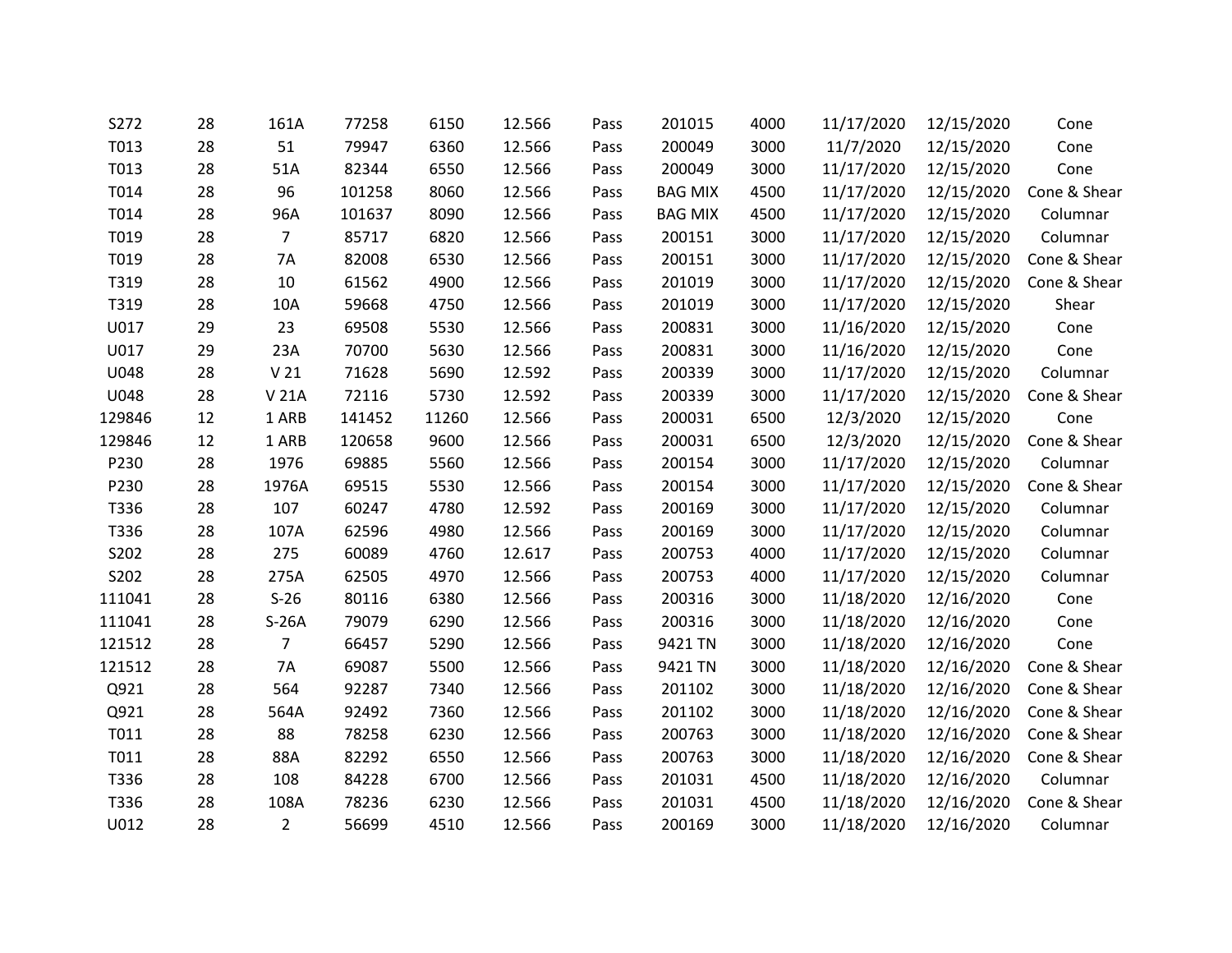| U012   | 28 | 2A           | 58910  | 4690  | 12.566 | Pass | 200169         | 3000 | 11/18/2020 | 12/16/2020 | Cone & Shear |
|--------|----|--------------|--------|-------|--------|------|----------------|------|------------|------------|--------------|
| U221   | 28 | 2A           | 61644  | 4910  | 12.566 | Pass | 200169         | 3000 | 11/18/2020 | 12/16/2020 | Cone & Shear |
| U221   | 28 | 2B           | 61578  | 4900  | 12.566 | Pass | 200169         | 3000 | 11/18/2020 | 12/16/2020 | Cone         |
| S060   | 28 | 680          | 78711  | 6260  | 12.566 | Pass | 200196         | 3000 | 11/18/2020 | 12/16/2020 | Cone & Shear |
| S060   | 28 | 680A         | 79586  | 6330  | 12.566 | Pass | 200196         | 3000 | 11/18/2020 | 12/16/2020 | Cone         |
| 106077 | 28 | 98           | 58964  | 4690  | 12.566 | Pass | 200940         | 4000 | 11/18/2020 | 12/16/2020 | Cone         |
| 106077 | 28 | 98A          | 57831  | 4600  | 12.566 | Pass | 200940         | 4000 | 11/18/2020 | 12/16/2020 | Cone & Split |
| CMGC03 | 28 | 22ARB        | 145714 | 11600 | 12.566 | Pass | 200031         | 8000 | 11/18/2020 | 12/16/2020 | Shear        |
| CMGC03 | 28 | 22ARB        | 142735 | 11360 | 12.566 | Pass | 200031         | 8000 | 11/18/2020 | 12/16/2020 | Cone & Shear |
| CMGC03 | 28 | 17 ARK       | 126507 | 10070 | 12.566 | Pass | 200923         | 5000 | 11/18/2020 | 12/16/2020 | Cone & Shear |
| CMGC03 | 28 | 17 ARK       | 127294 | 10130 | 12.566 | Pass | 200923         | 5000 | 11/18/2020 | 12/16/2020 | Cone & Shear |
| CMGC03 | 28 | 18 ARK       | 98812  | 7860  | 12.566 | Pass | 200923         | 5000 | 10/18/2020 | 12/16/2020 | Cone & Split |
| CMGC03 | 28 | 18 ARK       | 109146 | 8690  | 12.566 | Pass | 200923         | 5000 | 10/18/2020 | 12/16/2020 | Cone         |
| S009   | 28 | 54           | 90003  | 7160  | 12.566 | Pass | 200971         | 3000 | 11/18/2020 | 12/16/2020 | Columnar     |
| S009   | 28 | 54A          | 85818  | 6830  | 12.566 | Pass | 200971         | 3000 | 11/18/2020 | 12/16/2020 | Cone         |
| S272   | 28 | 162          | 114475 | 9090  | 12.598 | Pass | 200784         | 4000 | 11/18/2020 | 12/16/2020 | Cone         |
| S272   | 28 | 162A         | 121681 | 9680  | 12.566 | Pass | 200784         | 4000 | 11/18/2020 | 12/16/2020 | Cone         |
| T014   | 28 | 97           | 96939  | 7700  | 12.592 | Pass | 200360         | 4500 | 11/18/2020 | 12/16/2020 | Cone & Split |
| T014   | 28 | 97A          | 92097  | 7330  | 12.566 | Pass | 200360         | 4500 | 11/18/2020 | 12/16/2020 | Cone & Shear |
| T019   | 28 | 8            | 71133  | 5660  | 12.566 | Pass | 200151         | 3000 | 11/18/2020 | 12/16/2020 | Cone & Shear |
| T019   | 28 | 8A           | 66644  | 5300  | 12.566 | Pass | 200151         | 3000 | 11/18/2020 | 12/16/2020 | Columnar     |
| T365   | 28 | 3            | 74589  | 5910  | 12.617 | Pass | 201167         | 3000 | 11/18/2020 | 12/16/2020 | Cone         |
| T365   | 28 | $3A$         | 73548  | 5850  | 12.566 | Pass | 201167         | 3000 | 11/18/2020 | 12/16/2020 | Columnar     |
| U017   | 28 | 21           | 77381  | 6160  | 12.566 | Pass | 200203         | 3000 | 11/18/2020 | 12/16/2020 | Columnar     |
| U017   | 28 | 21A          | 74791  | 5950  | 12.566 | Pass | 200203         | 3000 | 11/18/2020 | 12/16/2020 | Cone         |
| U057   | 28 | 6            | 44923  | 3570  | 12.566 | Pass | 200456         | 3000 | 11/18/2020 | 12/16/2020 | Cone & Split |
| U057   | 28 | 6A           | 43873  | 3490  | 12.566 | Pass | 200456         | 3000 | 11/18/2020 | 12/16/2020 | Cone & Split |
| U203   | 28 | $\mathbf{1}$ | 56963  | 4520  | 12.61  | Pass | <b>BAG MIX</b> | 3000 | 11/18/2020 | 12/16/2020 | Columnar     |
| U203   | 28 | 1A           | 52894  | 4210  | 12.566 | Pass | <b>BAG MIX</b> | 3000 | 11/18/2020 | 12/16/2020 | Columnar     |
| T378   | 28 | 25           | 78746  | 6270  | 12.566 | Pass | 201078         | 3000 | 11/18/2020 | 12/16/2020 | Cone         |
| T378   | 28 | 25A          | 75622  | 6020  | 12.566 | Pass | 201078         | 3000 | 11/18/2020 | 12/16/2020 | Cone         |
| T378   | 28 | 26           | 72981  | 5810  | 12.566 | Pass | 201078         | 3000 | 11/18/2020 | 12/16/2020 | Cone & Shear |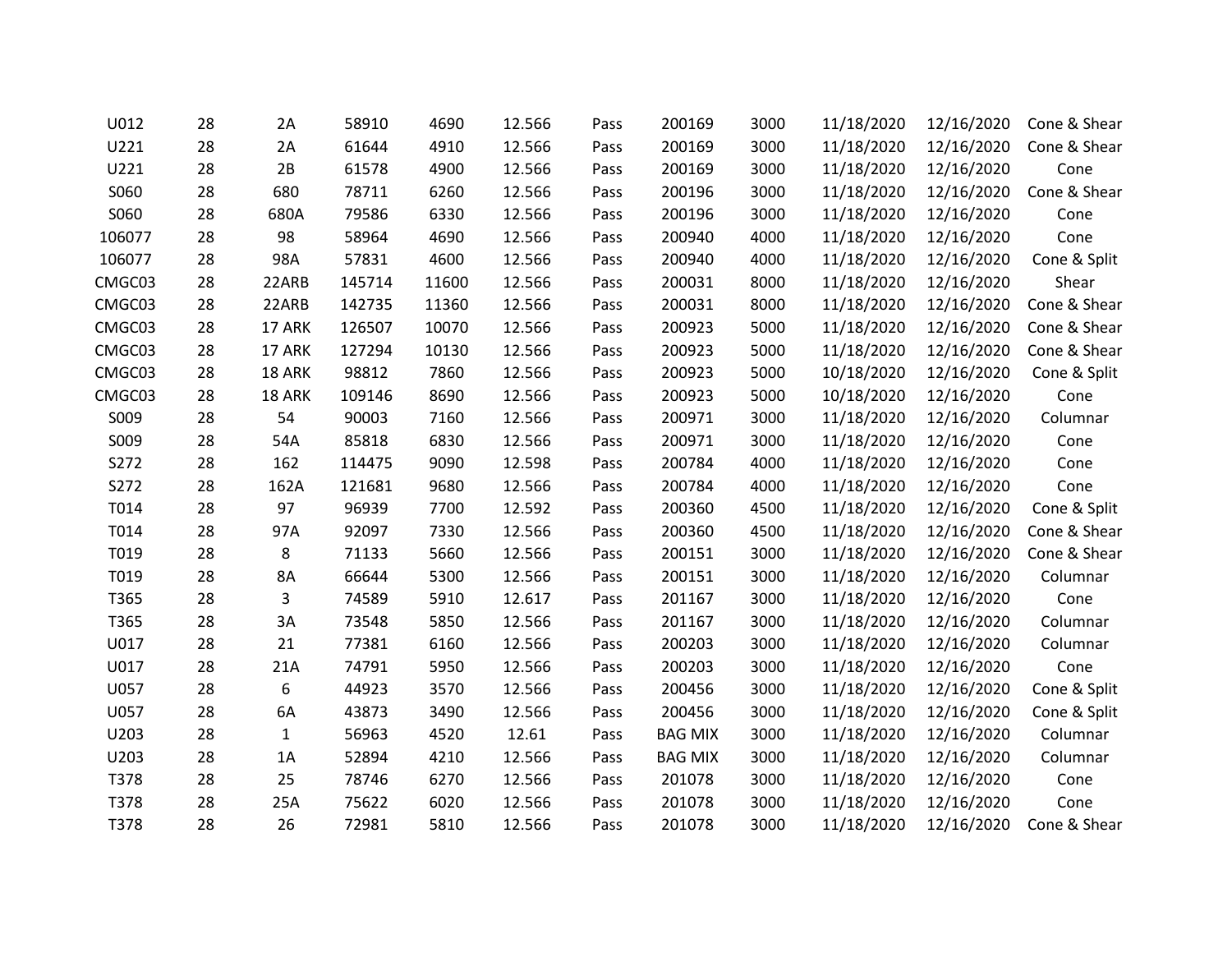| T378        | 28             | 26A               | 76748  | 6110  | 12.566 | Pass | 201078  | 3000 | 11/18/2020 | 12/16/2020 | Columnar     |
|-------------|----------------|-------------------|--------|-------|--------|------|---------|------|------------|------------|--------------|
| <b>U048</b> | 28             | V <sub>22</sub>   | 101747 | 8070  | 12.604 | Pass | 200339  | 3000 | 11/18/2020 | 12/16/2020 | Cone         |
| U048        | 28             | <b>V22A</b>       | 99967  | 7960  | 12.566 | Pass | 200339  | 3000 | 11/18/2020 | 12/16/2020 | Columnar     |
| P230        | 28             | 1977              | 66928  | 5330  | 12.566 | Pass | 200154  | 3000 | 11/18/2020 | 12/16/2020 | Cone & Shear |
| P230        | 28             | 1977A             | 64569  | 5140  | 12.566 | Pass | 200154  | 3000 | 11/18/2020 | 12/16/2020 | Columnar     |
| T336        | 28             | 109               | 65276  | 5190  | 12.566 | Pass | 200169  | 3000 | 11/18/2020 | 12/16/2020 | Columnar     |
| T336        | 28             | 109A              | 68117  | 5420  | 12.566 | Pass | 200169  | 3000 | 11/18/2020 | 12/16/2020 | Cone & Shear |
| R273        | $\overline{7}$ | 220B              | 60629  | 4820  | 12.566 | Pass | 200865  | 3000 | 12/9/2020  | 12/16/2020 | Cone         |
| U029        | 28             | $\overline{2}$    | 57271  | 4560  | 12.566 | Pass | 201095  | 3000 | 11/18/2020 | 12/16/2020 | Cone & Shear |
| U029        | 28             | 2A                | 49789  | 3960  | 12.566 | Pass | 201095  | 3000 | 11/18/2020 | 12/16/2020 | Cone & Shear |
| 129846      | 8              | 2 ARB             | 133275 | 10610 | 12.566 | Pass | 200031  | 6500 | 12/8/2020  | 12/16/2020 | Columnar     |
| 129846      | 8              | 2 ARB             | 127730 | 10160 | 12.566 | Pass | 200031  | 6500 | 12/8/2020  | 12/16/2020 | Cone         |
| DB1801      | 28             | 471               | 90849  | 7230  | 12.566 | Pass | 200392  | 3000 | 11/18/2020 | 12/16/2020 | Columnar     |
| DB1801      | 28             | 471A              | 90086  | 7170  | 12.566 | Pass | 200392  | 3000 | 11/18/2020 | 12/16/2020 | Cone         |
| DB1801      | 34             | 467               | 97006  | 7720  | 12.566 | Pass | 200392  | 3000 | 11/12/2020 | 12/16/2020 | Cone & Shear |
| DB1801      | 34             | 467A              | 103034 | 8200  | 12.566 | Pass | 200392  | 3000 | 11/12/2020 | 12/16/2020 | Cone & Shear |
| DB1801      | 33             | 468               | 74715  | 5950  | 12.566 | Pass | 200648  | 4000 | 11/13/2020 | 12/16/2020 | Cone & Shear |
| DB1801      | 33             | 468A              | 74570  | 5930  | 12.566 | Pass | 200648  | 4000 | 11/13/2020 | 12/16/2020 | Cone & Shear |
| DB1801      | 30             | 469               | 65951  | 5250  | 12.566 | Pass | 200648  | 4000 | 11/16/2020 | 12/16/2020 | Cone         |
| DB1801      | 30             | 469A              | 64433  | 5130  | 12.566 | Pass | 200648  | 4000 | 11/16/2020 | 12/16/2020 | Cone & Shear |
| DB1801      | 29             | 470               | 103696 | 8250  | 12.566 | Pass | 200392  | 3000 | 11/17/2020 | 12/16/2020 | Cone         |
| DB1801      | 29             | 470A              | 104000 | 8280  | 12.566 | Pass | 200392  | 3000 | 11/17/2020 | 12/16/2020 | Cone         |
| R136        | 28             | PF <sub>1</sub>   | 83661  | 6660  | 12.566 | Pass | 200199  | 4000 | 11/19/2020 | 12/17/2020 | Columnar     |
| R136        | 28             | PF <sub>1</sub> A | 78824  | 6270  | 12.566 | Pass | 200199  | 4000 | 11/19/2020 | 12/17/2020 | Columnar     |
| 121512      | 28             | 8                 | 79093  | 6290  | 12.566 | Pass | 9421 TN | 3000 | 11/19/2020 | 12/17/2020 | Cone & Split |
| 121512      | 28             | 8A                | 76751  | 6110  | 12.566 | Pass | 9421 TN | 3000 | 11/19/2020 | 12/17/2020 | Cone & Shear |
| 121512      | 28             | 27                | 92449  | 7360  | 12.566 | Pass | 200110  | 3000 | 11/19/2020 | 12/17/2020 | Columnar     |
| 121512      | 28             | 27A               | 88052  | 7010  | 12.566 | Pass | 200110  | 3000 | 11/19/2020 | 12/17/2020 | Columnar     |
| Q921        | 28             | 565               | 95071  | 7570  | 12.566 | Pass | 201102  | 3000 | 11/19/2020 | 12/17/2020 | Cone & Shear |
| Q921        | 28             | 565A              | 89920  | 7160  | 12.566 | Pass | 201102  | 3000 | 11/19/2020 | 12/17/2020 | Cone         |
| CMGC03      | 28             | 76                | 50631  | 4030  | 12.554 | Pass | 200392  | 3000 | 11/19/2020 | 12/17/2020 | Cone & Shear |
| CMGC03      | 28             | 76A               | 52812  | 4200  | 12.566 | Pass | 200392  | 3000 | 11/19/2020 | 12/17/2020 | Cone         |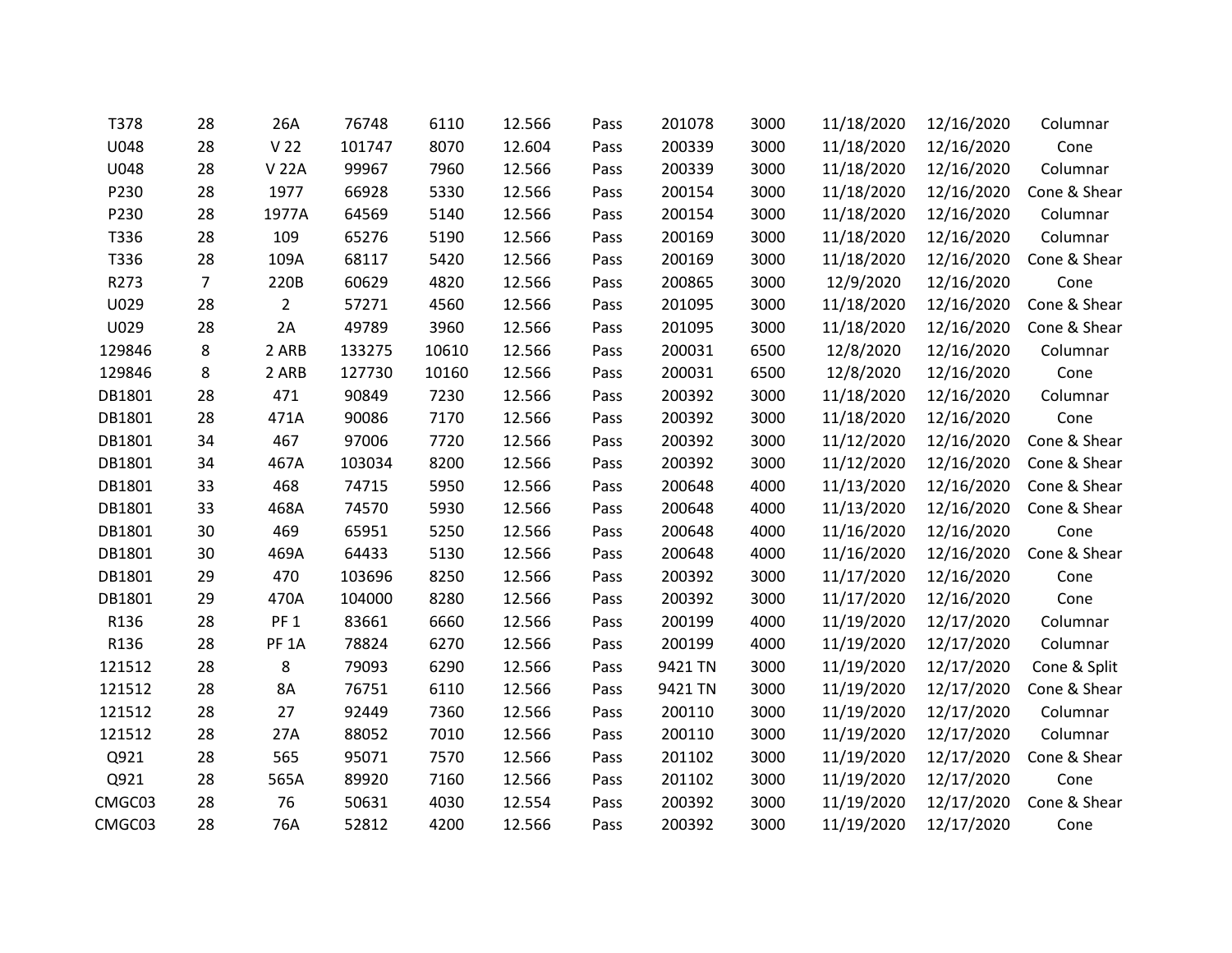| 106077      | 28 | 99              | 55554  | 4420  | 12.566 | Pass | 200291 | 3000 | 11/19/2020 | 12/17/2020 | Columnar     |
|-------------|----|-----------------|--------|-------|--------|------|--------|------|------------|------------|--------------|
| 106077      | 28 | 99A             | 61207  | 4870  | 12.566 | Pass | 200291 | 3000 | 11/19/2020 | 12/17/2020 | Columnar     |
| 111041      | 28 | 3 ARB           | 132591 | 10550 | 12.566 | Pass | 200031 | 8500 | 11/19/2020 | 12/17/2020 | Columnar     |
| 111041      | 28 | 3 ARB           | 139133 | 11070 | 12.566 | Pass | 200031 | 8500 | 11/19/2020 | 12/17/2020 | Cone         |
| Q029        | 28 | 602             | 72087  | 5740  | 12.566 | Pass | 200058 | 3000 | 11/19/2020 | 12/17/2020 | Cone & Shear |
| Q029        | 28 | 602A            | 73455  | 5850  | 12.566 | Pass | 200058 | 3000 | 11/19/2020 | 12/17/2020 | Cone & Shear |
| CMGC03      | 28 | 19 ARK          | 106916 | 8510  | 12.566 | Pass | 200923 | 5000 | 11/19/2020 | 12/17/2020 | Cone & Shear |
| CMGC03      | 28 | <b>19 ARK</b>   | 113468 | 9030  | 12.566 | Pass | 200923 | 5000 | 11/19/2020 | 12/17/2020 | Cone         |
| CMGC03      | 28 | 20 ARK          | 127492 | 10150 | 12.566 | Pass | 200923 | 5000 | 11/19/2020 | 12/17/2020 | Shear        |
| CMGC03      | 28 | 20 ARK          | 125572 | 9990  | 12.566 | Pass | 200923 | 5000 | 11/19/2020 | 12/17/2020 | Cone & Shear |
| S272        | 28 | 163             | 85461  | 6800  | 12.566 | Pass | 201015 | 4000 | 11/19/2020 | 12/17/2020 | Columnar     |
| S272        | 28 | 163A            | 84270  | 6710  | 12.566 | Pass | 201015 | 4000 | 11/19/2020 | 12/17/2020 | Cone & Shear |
| T002        | 28 | 16              | 62186  | 4950  | 12.566 | Pass | 200377 | 3000 | 11/19/2020 | 12/17/2020 | Columnar     |
| T002        | 28 | 16A             | 66515  | 5290  | 12.566 | Pass | 200377 | 3000 | 11/19/2020 | 12/17/2020 | Columnar     |
| T014        | 28 | 98              | 97842  | 7790  | 12.566 | Pass | 200360 | 4500 | 11/19/2020 | 12/17/2020 | Cone & Shear |
| T014        | 28 | 98A             | 90614  | 7210  | 12.566 | Pass | 200360 | 4500 | 11/19/2020 | 12/17/2020 | Cone & Shear |
| T019        | 28 | 9               | 76240  | 6070  | 12.566 | Pass | 200151 | 3000 | 11/19/2020 | 12/17/2020 | Cone & Shear |
| T019        | 28 | <b>9A</b>       | 75669  | 6020  | 12.566 | Pass | 200151 | 3000 | 11/19/2020 | 12/17/2020 | Cone & Shear |
| T365        | 28 | 4               | 81913  | 6500  | 12.604 | Pass | 201167 | 3000 | 11/19/2020 | 12/17/2020 | Columnar     |
| T365        | 28 | 4A              | 80383  | 6400  | 12.566 | Pass | 201167 | 3000 | 11/19/2020 | 12/17/2020 | Cone & Shear |
| <b>U088</b> | 28 | 16              | 51188  | 4060  | 12.598 | Pass | 201104 | 4000 | 11/19/2020 | 12/17/2020 | Cone & Shear |
| <b>U088</b> | 28 | 16A             | 55366  | 4410  | 12.566 | Pass | 201104 | 4000 | 11/19/2020 | 12/17/2020 | Columnar     |
| <b>U088</b> | 28 | 17              | 60083  | 4780  | 12.566 | Pass | 200201 | 3000 | 11/19/2020 | 12/17/2020 | Columnar     |
| <b>U088</b> | 28 | 17A             | 61716  | 4910  | 12.566 | Pass | 200201 | 3000 | 11/19/2020 | 12/17/2020 | Columnar     |
| U048        | 28 | V <sub>23</sub> | 76367  | 6060  | 12.592 | Pass | 200339 | 3000 | 11/19/2020 | 12/17/2020 | Cone & Shear |
| U048        | 28 | <b>V23A</b>     | 73703  | 5870  | 12.566 | Pass | 200339 | 3000 | 11/19/2020 | 12/17/2020 | Cone         |
| R279        | 28 | 290             | 63513  | 5050  | 12.566 | Pass | 200178 | 3000 | 11/19/2020 | 12/17/2020 | Cone & Shear |
| R279        | 28 | 290A            | 59990  | 4770  | 12.566 | Pass | 200178 | 3000 | 11/19/2020 | 12/17/2020 | Cone         |
| <b>U058</b> | 28 | $\mathbf{1}$    | 71654  | 5690  | 12.592 | Pass | 200065 | 3000 | 11/19/2020 | 12/17/2020 | Cone & Shear |
| U058        | 28 | 1A              | 71145  | 5660  | 12.566 | Pass | 200065 | 3000 | 11/19/2020 | 12/17/2020 | Columnar     |
| 119814      | 28 | 4               | 55543  | 4420  | 12.566 | Pass | 200154 | 4000 | 11/19/2020 | 12/17/2020 | Cone & Shear |
| 119814      | 28 | 4A              | 58019  | 4620  | 12.566 | Pass | 200154 | 4000 | 11/19/2020 | 12/17/2020 | Cone & Shear |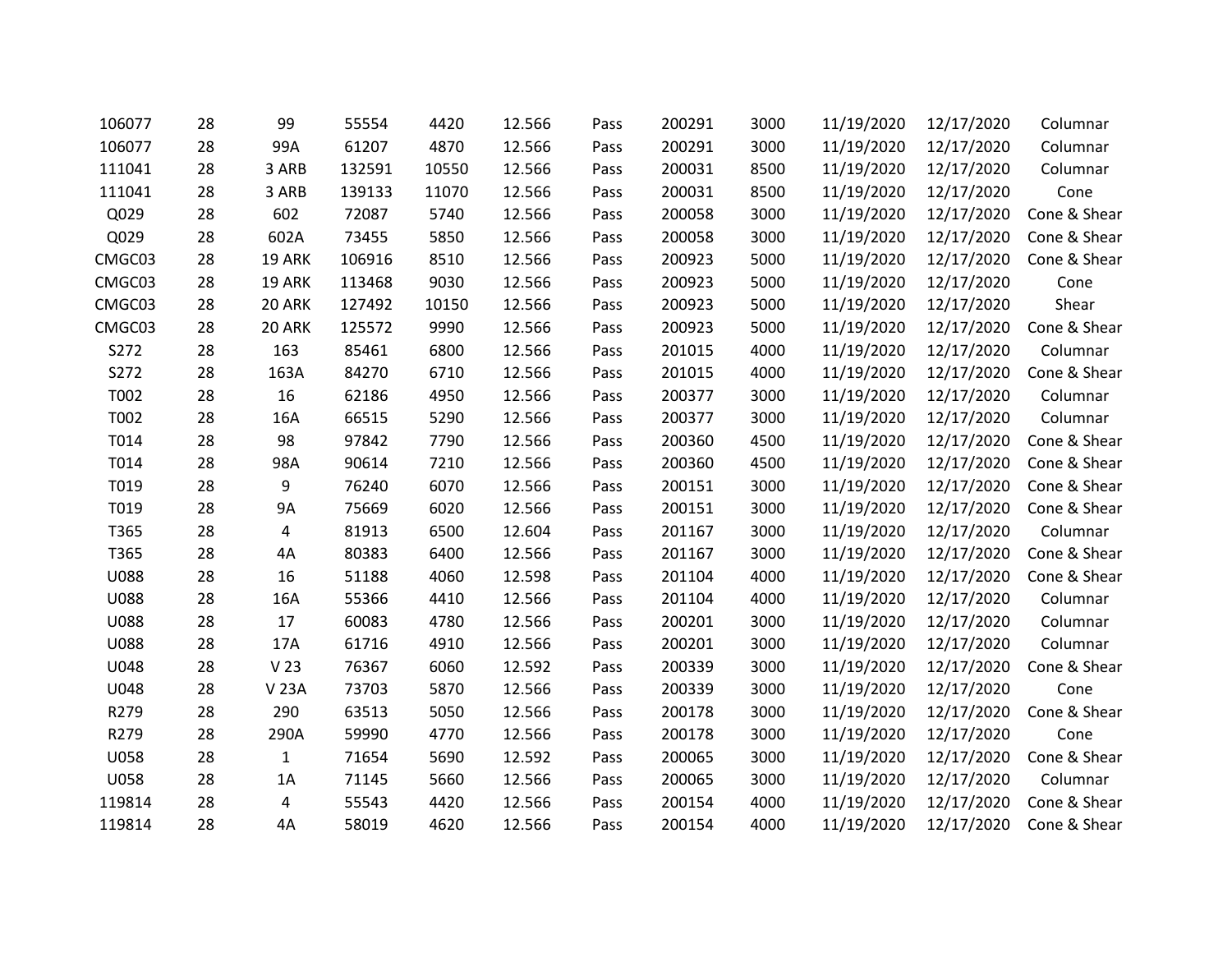| P230        | 28 | 1978    | 44511  | 3540  | 12.566 | Pass | 200154  | 3000 | 11/19/2020 | 12/17/2020 | Cone & Split |
|-------------|----|---------|--------|-------|--------|------|---------|------|------------|------------|--------------|
| P230        | 28 | 1978A   | 49579  | 3950  | 12.566 | Pass | 200154  | 3000 | 11/19/2020 | 12/17/2020 | Cone         |
| T336        | 28 | 110     | 71798  | 5700  | 12.592 | Pass | 201169  | 3000 | 11/19/2020 | 12/17/2020 | Cone         |
| T336        | 28 | 110A    | 62572  | 4980  | 12.566 | Pass | 201169  | 3000 | 11/19/2020 | 12/17/2020 | Columnar     |
| R273        | 7  | 221B    | 52175  | 4150  | 12.566 | Pass | 200865  | 3000 | 12/10/2020 | 12/17/2020 | Cone & Shear |
| DB1801      | 28 | 472     | 99505  | 7920  | 12.566 | Pass | 200392  | 3000 | 11/19/2020 | 12/17/2020 | Columnar     |
| DB1801      | 28 | 472A    | 99211  | 7890  | 12.566 | Pass | 200392  | 3000 | 11/19/2020 | 12/17/2020 | Cone         |
| DB1801      | 28 | 473     | 75424  | 6000  | 12.566 | Pass | 200648  | 4000 | 11/19/2020 | 12/17/2020 | Cone         |
| DB1801      | 28 | 473A    | 77652  | 6180  | 12.566 | Pass | 200648  | 4000 | 11/19/2020 | 12/17/2020 | Cone         |
| DB1801      | 28 | 474     | 68762  | 5470  | 12.566 | Pass | 200648  | 4000 | 11/19/2020 | 12/17/2020 | Cone & Shear |
| DB1801      | 28 | 474A    | 70248  | 5590  | 12.566 | Pass | 200648  | 4000 | 11/19/2020 | 12/17/2020 | Cone & Shear |
| P079        | 43 | 486     | 43539  | 3460  | 12.566 | Pass | 200260  | 3000 | 11/4/2020  | 12/17/2020 | Cone & Split |
| P079        | 43 | 486A    | 45261  | 3600  | 12.566 | Pass | 200260  | 3000 | 11/4/2020  | 12/17/2020 | Cone & Shear |
| 111041      | 28 | $S-27$  | 54039  | 4300  | 12.566 | Pass | 200316  | 3000 | 11/20/2020 | 12/18/2020 | Cone & Shear |
| 111041      | 28 | $S-27A$ | 57397  | 4570  | 12.566 | Pass | 200316  | 3000 | 11/20/2020 | 12/18/2020 | Columnar     |
| 121512      | 28 | 9       | 56376  | 4490  | 12.566 | Pass | 9421 TN | 3000 | 11/20/2020 | 12/18/2020 | Cone & Shear |
| 121512      | 28 | 9A      | 58843  | 4680  | 12.566 | Pass | 9421 TN | 3000 | 11/20/2020 | 12/18/2020 | Cone & Shear |
| Q921        | 28 | 566     | 73438  | 5840  | 12.566 | Pass | 201102  | 3000 | 11/20/2020 | 12/18/2020 | Cone         |
| Q921        | 28 | 566A    | 72099  | 5740  | 12.566 | Pass | 201102  | 3000 | 11/20/2020 | 12/18/2020 | Columnar     |
| <b>S338</b> | 28 | 1205    | 78498  | 6250  | 12.566 | Pass | 200337  | 3000 | 11/20/2020 | 12/18/2020 | Cone & Shear |
| <b>S338</b> | 28 | 1205A   | 79650  | 6340  | 12.566 | Pass | 200337  | 3000 | 11/20/2020 | 12/18/2020 | Cone         |
| R273        | 28 | 217     | 73589  | 5890  | 12.504 | Pass | 200256  | 3000 | 11/20/2020 | 12/18/2020 | Cone & Shear |
| R273        | 28 | 217A    | 75338  | 6000  | 12.566 | Pass | 200256  | 3000 | 11/20/2020 | 12/18/2020 | Cone & Shear |
| S060        | 28 | 681     | 74631  | 5940  | 12.566 | Pass | 200196  | 3000 | 11/20/2020 | 12/18/2020 | Columnar     |
| S060        | 28 | 681A    | 71484  | 5690  | 12.566 | Pass | 200196  | 3000 | 11/20/2020 | 12/18/2020 | Cone         |
| U266        | 28 | 5       | 86285  | 6870  | 12.566 | Pass | 201062  | 3000 | 11/20/2020 | 12/18/2020 | Cone & Shear |
| U266        | 28 | 5A      | 86980  | 6920  | 12.566 | Pass | 201062  | 3000 | 11/20/2020 | 12/18/2020 | Cone & Shear |
| 106077      | 28 | 100     | 53840  | 4260  | 12.629 | Pass | 200940  | 4000 | 11/20/2020 | 12/18/2020 | Columnar     |
| 106077      | 28 | 100A    | 55067  | 4380  | 12.566 | Pass | 200940  | 4000 | 11/20/2020 | 12/18/2020 | Shear        |
| CMGC03      | 28 | 21 ARK  | 139328 | 11090 | 12.566 | Pass | 200923  | 5000 | 11/20/2020 | 12/18/2020 | Columnar     |
| CMGC03      | 28 | 21 ARK  | 136471 | 10860 | 12.566 | Pass | 200923  | 5000 | 11/20/2020 | 12/18/2020 | Cone & Shear |
| S272        | 28 | 164     | 74580  | 5930  | 12.566 | Pass | 201015  | 4000 | 11/20/2020 | 12/18/2020 | Cone         |